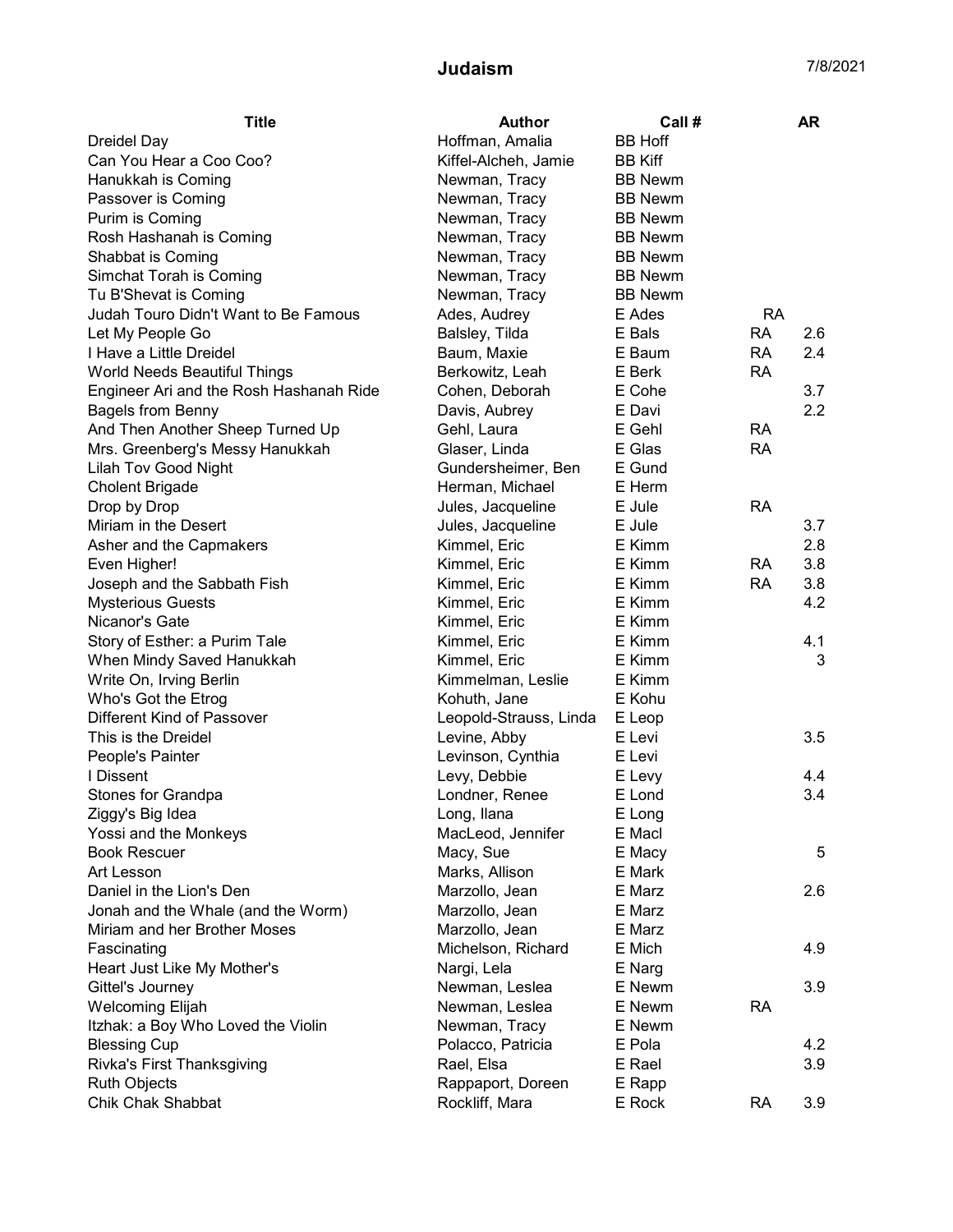## Judaism 7/8/2021

| <b>Title</b>                                | <b>Author</b>                  | Call #               |           | AR  |
|---------------------------------------------|--------------------------------|----------------------|-----------|-----|
| Elijah's Angel                              | Rosen, Michael                 | E Rose               |           | 4.6 |
| Sammy Spider's First Shavuot                | Rouss, Sylvia                  | E Rous               |           | 3.4 |
| Place for Elijah                            | Ruben, Kelly                   | E Rube               | <b>RA</b> |     |
| Passover Scavenger Hunt                     | Silva, Shanna                  | E Silv               |           |     |
| When the Chickens Went on Strike            | Silverman, Erica               | E Silv               |           | 2.7 |
| Good Night, Laila Tov                       | Snyder, Laurel                 | E Snyd               |           | 1.5 |
| Not This Turkey!                            | Steinberg, Jessica             | E Stei               |           | 3.7 |
| Wedding that Saved a Town                   | Strom, Yale                    | E Stro               |           | 3.9 |
| Passover Mouse                              | Wieder, Joy                    | E Wied               |           |     |
| Miriam at the River                         | Yolen, Jane                    | E Yole               |           | 4.5 |
| <b>Faith Like Mine</b>                      | Buller, Laura                  | J200                 |           | 5.7 |
| Illustrated Jewish Bible for Children       | Hastings, Selina               | J 220.9505           |           |     |
| Sarah Laughs                                | Jules, Jacqueline              | J 222                |           | 3.5 |
| Angel and the Donkey                        | Paterson, Katherine            | J 222                |           | 5   |
| Rosh Hashanah and Yom Kippur                | Marx, David                    | J 296                |           | 2.6 |
| A is for Abraham                            | Michelson, Richard             | J 296                |           |     |
| Sarah's Passover                            | Bullard, Lisa                  | J 296.4              |           | 2.7 |
| <b>Celebrating Yom Kippur</b>               | Head, Honor                    | J 296.4              |           | 4.7 |
| Jar of Fools                                | Kimmel, Eric                   | J 296.4              |           | 4   |
| <b>Wonders and Miracles</b>                 | Kimmel, Eric                   | J 296.4              |           | 5.5 |
| Make Your Own Bar/Bat Mitzvah               | Milgram, Rabbi Goldie          | J 296.4              |           |     |
| Sukkot                                      | Miller, Reagan                 | J 296.4              |           | 4.4 |
| Purim                                       | Peppas, Lynn                   | J 296.4              |           | 3.6 |
| Passover                                    | Pirotta, Saviour               | J 296.4              |           | 3.9 |
| Sweet Year: a Taste of the Jewish Holidays  | Podwal, Mark                   | $J$ 296.4            |           |     |
| Rosh Hashanah and Yom Kippur                | Rau, Dana                      | J 296.4              |           | 4.9 |
| My Jewish Year                              | Senker, Cath                   | J 296.4              |           | 4   |
| Celebrate Passover                          | Heiligman, Deborah             | J 296.437            |           | 4.8 |
| Jewish Synagogue                            | Wood, Angela                   | J 296.6              |           | 3.8 |
| Matzah Man                                  | Howland, Naomi                 | J 398.2              |           | 3.6 |
| Matzo Ball Boy                              | Shulman, Lisa                  | J 398.2              |           | 3.5 |
| Stone Soup with Matzoh Balls                | Glaser, Linda                  | J 398.2 Ston         |           |     |
| My Grandmother's Stories                    | Geras, Adele                   | J 398.208            |           | 5.8 |
| Adventures of Hershel of Ostropol           | Kimmel, Eric                   | J 398.208            |           |     |
| <b>Gershon's Monster</b>                    | Kimmel, Eric                   | J 398.208            |           | 3.6 |
| Hayyim's Ghost                              | Kimmel, Eric                   | J 398.208            |           |     |
| Hershel and the Hanukkah Goblins            | Kimmel, Eric                   | J 398.208            |           | 3   |
| <b>Multicultural Meals</b>                  | Kalman, Bobbie                 | J 641.5              |           |     |
| Desserts Around the World                   | Engfer, Lee                    | J 641.8              |           |     |
| <b>International Crafts and Games</b>       | Adams, Cynthia                 | J 745.5              |           |     |
| Stone Lamp                                  | Hesse, Karen                   | J 811.54             |           | 6.6 |
| What Was the Holocaust                      |                                |                      |           | 5.2 |
| <b>Hidden Child</b>                         | Herman, Gail<br>Millman, Isaac | J 940.53<br>J 940.53 |           | 5.2 |
|                                             |                                |                      |           |     |
| Genius: a Photobiography of Albert Einstein | Delano, Marfe                  | J B Einstein         |           | 7.6 |
| Genius Physicist Albert Einstein            | Marsico, Katie                 | J B Einstein         |           | 5.4 |
| Joseph the Dreamer                          | Laff, Becky                    | J GN Laff            |           |     |
| <b>White Bird</b>                           | Palacio, R.J.                  | J GN Pala            |           | 3.5 |
| Family with Two Front Doors                 | Ciddor, Anna                   | J History Cidd       |           |     |
| Ruth and the Night of the Broken Glass      | Berne, Emma                    | J History Girl       |           | 4   |
| Unsinkable                                  | Korman, Gordon                 | J History Korm 1     |           | 5.7 |
| Ceiling Made of Eggshells                   | Levine, Gail Carson            | J History Levi       |           |     |